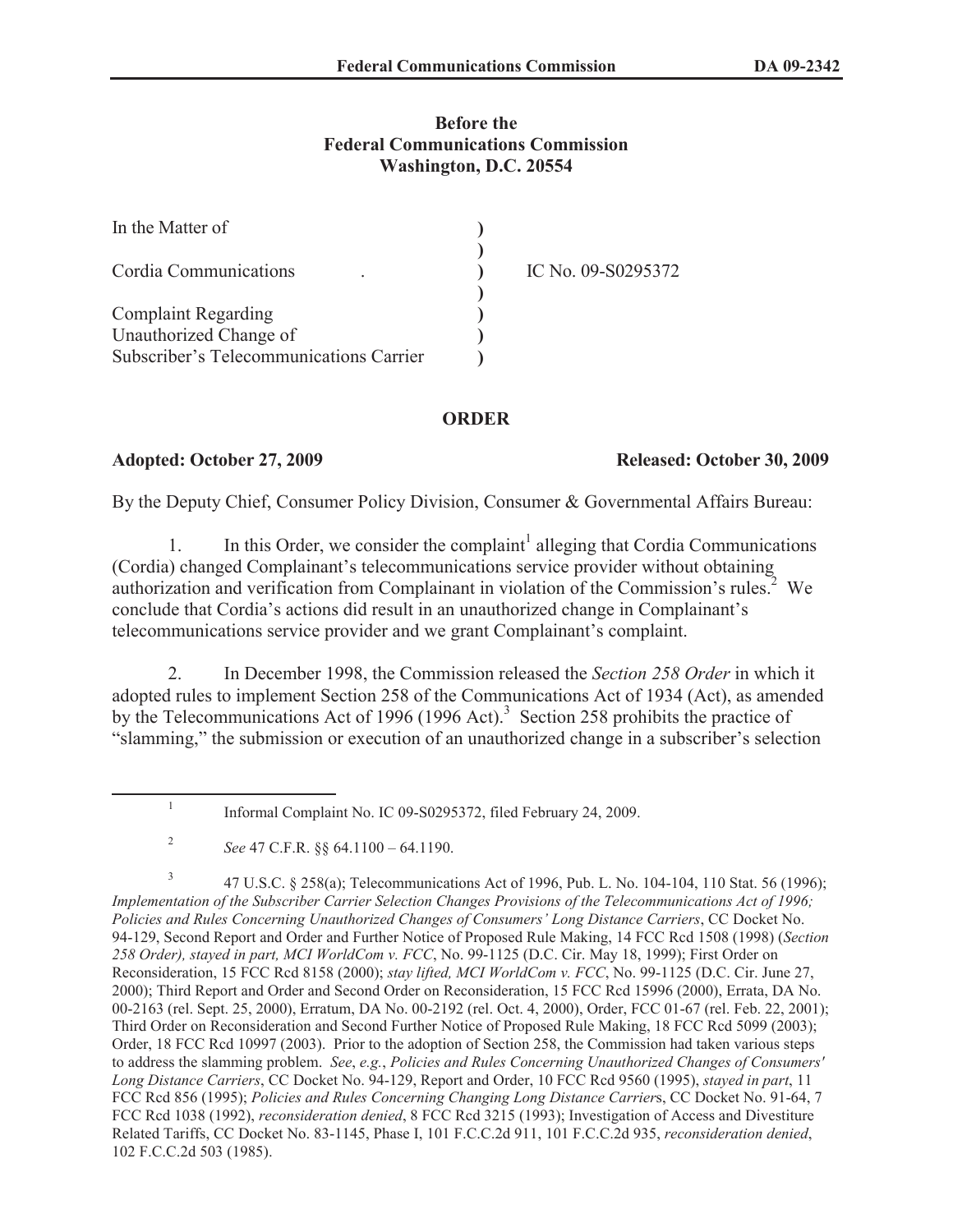of a provider of telephone exchange service or telephone toll service.<sup>4</sup> In the *Section 258 Order*, the Commission adopted aggressive new rules designed to take the profit out of slamming, broadened the scope of the slamming rules to encompass all carriers, and modified its existing requirements for the authorization and verification of preferred carrier changes. The rules require, among other things, that a carrier receive individual subscriber consent before a carrier change may occur.<sup>5</sup> Pursuant to Section 258, carriers are absolutely barred from changing a customer's preferred local or long distance carrier without first complying with one of the Commission's verification procedures.<sup>6</sup> Specifically, a carrier must: (1) obtain the subscriber's written or electronically signed authorization in a format that meets the requirements of Section 64.1130 authorization; (2) obtain confirmation from the subscriber via a toll-free number provided exclusively for the purpose of confirming orders electronically; or (3) utilize an independent third party to verify the subscriber's order.<sup>7</sup>

3. The Commission also has adopted liability rules. These rules require the carrier to absolve the subscriber where the subscriber has not paid his or her bill. In that context, if the subscriber has not already paid charges to the unauthorized carrier, the subscriber is absolved of liability for charges imposed by the unauthorized carrier for service provided during the first 30 days after the unauthorized change.<sup>8</sup> Where the subscriber has paid charges to the unauthorized carrier, the Commission's rules require that the unauthorized carrier pay 150% of those charges to the authorized carrier, and the authorized carrier shall refund or credit to the subscriber 50% of all charges paid by the subscriber to the unauthorized carrier.<sup>9</sup> Carriers should note that our actions in this order do not preclude the Commission from taking additional action, if warranted, pursuant to Section 503 of the Act.<sup>10</sup>

4. We received Complainant's complaint on February 24, 2009, alleging that Complainant's telecommunications service provider had been changed to Cordia without Complainant's authorization. Pursuant to Sections 1.719 and 64.1150 of our rules,<sup>11</sup> we notified Cordia of the complaint and Cordia responded on March 35, 2009.<sup>12</sup> Cordia states that

4 47 U.S.C. § 258(a).

5 *See* 47 C.F.R. § 64.1120.

6 47 U.S.C. § 258(a).

7 *See* 47 C.F.R. § 64.1120(c). Section 64.1130 details the requirements for letter of agency form and content for written or electronically signed authorizations. 47 C.F.R. § 64.1130.

8 *See* 47 C.F.R. §§ 64.1140, 64.1160. Any charges imposed by the unauthorized carrier on the subscriber for service provided after this 30-day period shall be paid by the subscriber to the authorized carrier at the rates the subscriber was paying to the authorized carrier at the time of the unauthorized change. *Id.*

9 *See* 47 C.F.R. §§ 64.1140, 64.1170.

<sup>10</sup> *See* 47 U.S.C. § 503.

<sup>11</sup> 47 C.F.R. § 1.719 (Commission procedure for informal complaints filed pursuant to Section 258 of the Act); 47 C.F.R. § 64.1150 (procedures for resolution of unauthorized changes in preferred carrier).

<sup>12</sup> Cordia's Response to Informal Complaint No. IC 09-S0295372, received March 25, 2009.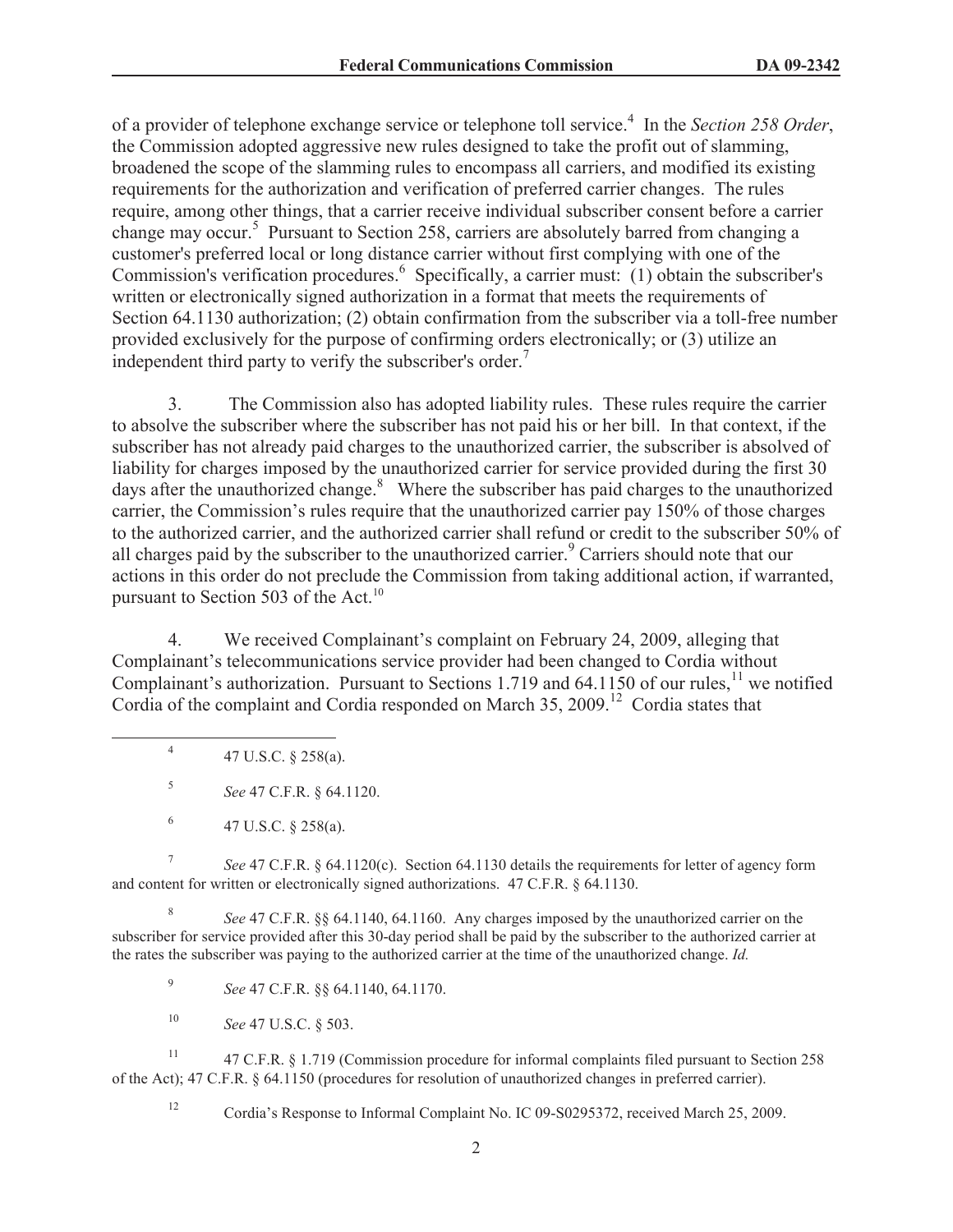authorization was received and confirmed through third party verifications. Cordia's verifier, however, failed to convey that long distance service encompasses all international calls, in violation of our rules.<sup>13</sup> We find that Cordia has failed to produce clear and convincing evidence that Complainant authorized a carrier change.<sup>14</sup> Therefore, we find that Cordia's actions resulted in an unauthorized change in Complainant's telecommunications service provider and we discuss Cordia's liability below.<sup>15</sup>

5. Cordia must remove all charges incurred for service provided to Complainant for the first thirty days after the alleged unauthorized change in accordance with the Commission's liability rules.<sup>16</sup> We have determined that Complainant is entitled to absolution for the charges incurred during the first thirty days after the unauthorized change occurred and that neither Complainant's authorized carrier nor Cordia may pursue any collection against Complainant for those charges.<sup>17</sup> Any charges imposed by Cordia on the subscriber for service provided after this 30-day period shall be paid by the subscriber to their authorized carrier at the rates the subscriber was paying to their authorized carrier at the time of the unauthorized change.<sup>18</sup>

6. Accordingly, IT IS ORDERED that, pursuant to Section 258 of the Communications Act of 1934, as amended, 47 U.S.C. § 258, and Sections 0.141, 0.361 and 1.719 of the Commission's rules, 47 C.F.R. §§ 0.141, 0.361, 1.719, the complaint filed against Cordia IS GRANTED.

7. IT IS FURTHER ORDERED that, pursuant to Section 64.1170(d) of the Commission's rules, 47 C.F.R. § 64.1170(d), Complainant is entitled to absolution for the charges incurred during the first thirty days after the unauthorized change occurred and neither Complainant's authorized carrier nor Cordia may pursue any collection against Complainant for those charges.

<sup>15</sup> If Complainant is unsatisfied with the resolution of this complaint, Complainant may file a formal complaint with the Commission pursuant to Section 1.721 of the Commission's rules, 47 C.F.R. § 1.721. Such filing will be deemed to relate back to the filing date of Complainant's informal complaint so long as the formal complaint is filed within 45 days from the date this order is mailed or delivered electronically to Complainant. *See* 47 C.F.R. § 1.719.

<sup>16</sup> *See* 47 C.F.R. § 64.1160(b).

<sup>17</sup> *See* 47 C.F.R. § 64.1160(d).

<sup>18</sup> *See* 47 C.F.R. §§ 64.1140, 64.1160.

<sup>13</sup> *See* 47 C.F.R. § 64.1120(c)(3)(iii).

<sup>14</sup> *See* 47 C.F.R. § 64.1150(d).